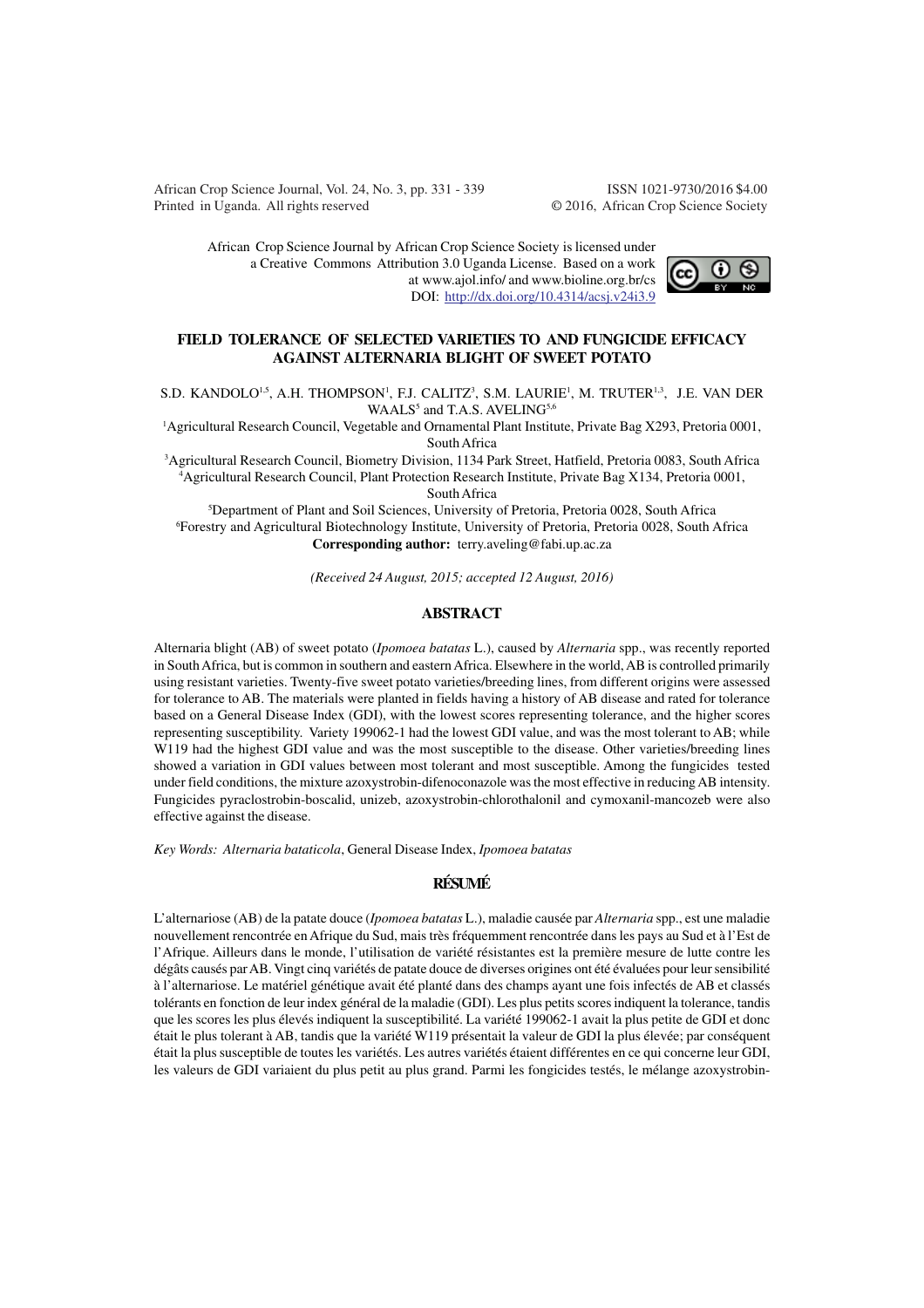difenoconazole était le plus efficace. Les fongicides pyraclostrobin-boscalid, unizeb, azoxystrobin-chlorothalonil et cymoxanil-mancozeb étaient aussi efficace contre l' alternariose.

*Mots Clés: Alternaria bataticola*, index général de la maladie, *Ipomoea batatas*

### **INTRODUCTION**

Sweet potato (*Ipomoea batatas* L.) is the sixth most important food crop in the world, with 105 metric tonnes produced annually. Of this, 95% is grown in developing countries (FAOSTAT, 2009). Orange-fleshed sweet potato varieties are particularly important for having a high betacarotene content, which helps to alleviate vitamin A deficiency in children, especially in rural areas of Kenya (Lopes and Boiteux, 1994; Mwanga and Ssemakula, 2001).

*Alternaria* blight (AB) is a serious disease of sweet potato in Central, Eastern and Southern Africa (Van Bruggen, 1984; Anginyah *et al*., 2001; Kapinga and Carey, 2003; Osiru *et al*., 2007). In Uganda, AB is ranked the most important constraint to sweet potato production (Anginyah *et al*., 2001). AB was first reported from South Africa by Narayanin *et al*. (2010a) and has a localised distribution (Thompson *et al*., 2011). *Alternaria bataticola* Ikata ex W. Yamamoto has been observed to be the main causal pathogen (Lopes and Boiteux, 1994; Osiru *et al*., 2008) while *A*. *alternata* Fries (Anginyah *et al*., 2001) and *A. capsici-annui* Savul. and Sandu (Sivaprakasam *et al*.,1977) also induce AB symptoms on sweet potato (Anginyah *et al*., 2001).

Since the disease is favoured by wet, humid conditions (Ames *et al*., 1997; Osiru *et al*., 2009), and median temperatures of 28°C (Osiru *et al*., 2007), it has the potential to develop in certain sweet potato production areas of South Africa, and should, therefore, be considered a potential threat to the sweet potato industry in the country.

In most countries, control of AB of sweet potato is limited, with the disease being managed primarily by planting resistant varieties (Anginyah *et al*., 2001; Mwanga *et al*., 2003; Osiru *et al*., 2009). In South Africa, a preliminary glasshouse study showed variation in *Alternaria* blight levels among sweet potato varieties (Narayanin *et al*., 2010b). Use of pyrimethanil, cyprodinil, fludioxonil, azoxystrobin, difenoconazole and potassium bicarbonate as

control measures has been used with success in the USA (Olson *et al*., 2012). The objective of this study was to evaluate a wide range of sweet potato varieties/breeding lines from different origins under field conditions for tolerance to AB, and screening for efficacy of selected fungicides against AB.

## **MATERIALS AND METHODS**

**Study locations.** The study was conducted from 2010-2012, at two sites, namely Roodeplaat experimental farm of the Agricultural Research Council, Vegetable and Ornamental Plant Institute (ARC-VOPI) (latitude 25,60398; longitude 28,35429; altitude 1168 m), Pretoria, Gauteng, South Africa, and at the Owen Sithole College of Agriculture (OSCA), Empangeni (latitude 28,72496; longitude 31,89813; altitude 105 m), KwaZulu-Natal, South Africa. At ARC-VOPI only one variety/breeding line was assessed (2010- 2011 season) as very low disease intensity in the second growing season (2011-2012) made the disease assessment not possible. On the other hand, the fungicide study was conducted at Bronkhorstspruit, Gauteng, South Africa and ARC-VOPI from 2012-2014.

**Variety/breeding line field trials.** Disease-free cuttings of 25 sweet potato varieties/breeding lines, of different origin; were manually planted. A 9 m long ridge (plot) was used, with betweenridge spacing of 1 m, and in-ridge spacing of 30 cm. Each plot was replicated three times, in a randomised complete block design. The betweenplot ridges and border ridges were planted with a mixture of varieties A15 and Excel, both reported to be susceptible to AB under greenhouse conditions (Narayanin *et al*., 2010b). The study at both ARC-VOPI and OSCA was conducted in fields having a history of AB disease. Plants received overhead irrigation for two hours in the evening (18.00 - 20.00 hr), twice a week, starting three months after planting to induce optimal conditions for development of AB.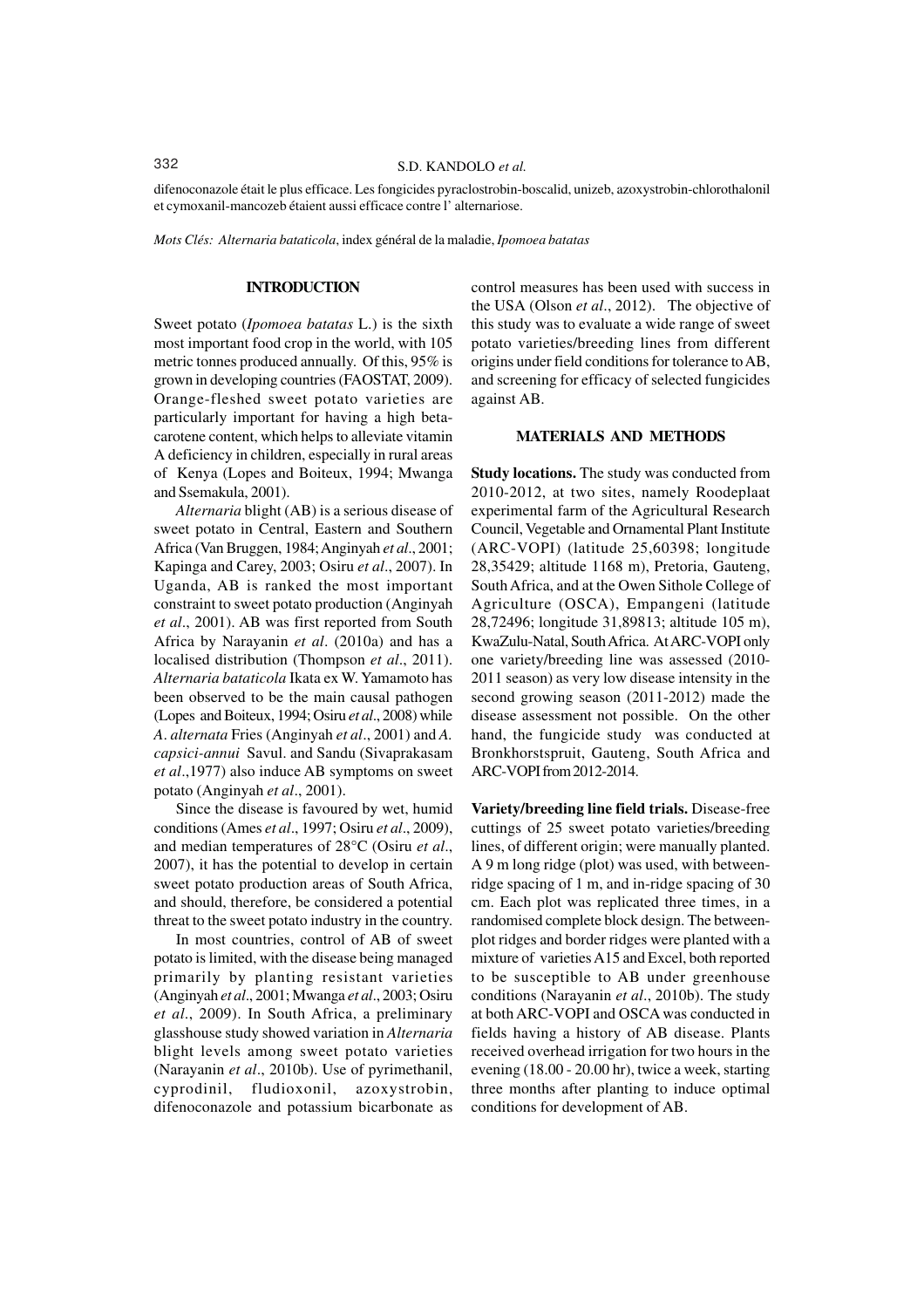Fields were fertilised with NPK of 18.5:0:18.5 at 500 kg ha-1, applied one day before planting; while limestone ammonium nitrate (LAN, 28%) was applied as a top-dressing three weeks later at 120 kg ha<sup>-1</sup>. Weeds were removed manually using hand-hoes. Owing to seasonal differences of the localities, experiments were conducted from December to April and February to June at ARC-VOPI and OSCA, respectively.

**Fungicide field evaluation.** A randomised complete block design, with three replicates, was used. Disease-free cuttings of variety W 119, which is susceptible to AB (Narayanin *et al*., 2010b), were manually planted. Each ridge (representing a fungicide treatment plot) was delimited by two border ridges. Details concerning all fungicides are shown in Table 1. As mentioned above, the ARC-VOPI field trial site had a history of AB; while the Bronkhorstspruit field trial site was a new field. Accordingly, plants at Bronkhorstspruit were artificially inoculated in the evenings, by placing AB diseased leaves on top of the canopy (three infected leaves per spot) at three equally distant points (approx. 2.30 m from each other) per ridge, and overhead irrigated in the evening(16:00-18:00 hr), twice a week to promote natural *Alternaria* infection. Fertiliser application and field maintenance were similar to those used for the variety field trials.

Fungicides were applied when AB symptoms first appeared, and this was repeated every 10 days using a knapsack sprayer. The untreated

control plants received only sterile distilled water. Fungicides were applied four and three times at the ARC-VOPI and the Bronkhorstspruit trials, respectively. Plants were not watered for 24 hr, following each fungicide application to reduce wash-off.

**Disease assessment.** Alternaria infection was too low during the first three months of the growing seasons, to assess the area under the disease progress curve, which entails repeated disease assessments (Jeger and Viljanen-Rollinson, 2001). Thus, disease assessment was conducted once at the end of the growing season when disease levels were highest.

For each plot, three equally distant (approx. 2.3 m from each other) sampling points were taken, with the two outer sampling points located one metre from both ends. In the variety study, both leaves and stems were assessed; while in the fungicide trial plots, only leaves were assessed as AB symptoms developed poorly on the stems.

An open, wooden frame (47 cm x 47 cm) was used to assess leaf disease severity. The frame was placed on top of the canopy at each sampling point. Fully developed leaves inside the frame were rated using the Ordinal Disease Rating scale of 0-4 based on area of leaf necrosis; where  $0 =$ no disease;  $1 = 25\%$  covered by small spots (~1mm diameter, no yellowing, no abaxial veinal necrosis;  $2 = 25-50\%$  covered by larger spots (~2-3 mm diameter), no yellowing, mild veinal necrosis;  $3 = 50\%$  covered, extensive smaller

| Active ingredients               | Dosage                       | Type of fungicide   |  |
|----------------------------------|------------------------------|---------------------|--|
| Azoxystrobin-chlorothalonil      | 1.25 ml 100 ml <sup>-1</sup> | Systemic/preventive |  |
| Azoxystrobin-difenoconazole      | 375 ml 100 ml <sup>-1</sup>  | Systemic/contact    |  |
| Pyraclostrobin-boscalid          | 300 g 100 l <sup>-1</sup>    | Systemic            |  |
| Cymoxanil-mancozeb               | 3 kg 100 l <sup>-1</sup>     | Preventive          |  |
| Copper hydroxide                 | 350 ml 100 ml <sup>-1</sup>  | Preventive          |  |
| Copper hydro. Equiv <sup>a</sup> | 150 ml 100 l <sup>-1</sup>   | Preventive          |  |
| Potassium phosphate              | $211001-1$                   | Systemic            |  |
| Maneb-zinc oxide                 | 320 ml 100 ml <sup>-1</sup>  | Preventive          |  |
| Mancozeb                         | 200 g 100 l <sup>-1</sup>    | Preventive          |  |
| Tap water                        |                              |                     |  |

TABLE 1. Fungicides used in field trials to test for efficacy against *Alternaria* blight of sweet potato at two locations in South Africa

aCopper hydro. Equiv = Copper hydroxide equivalent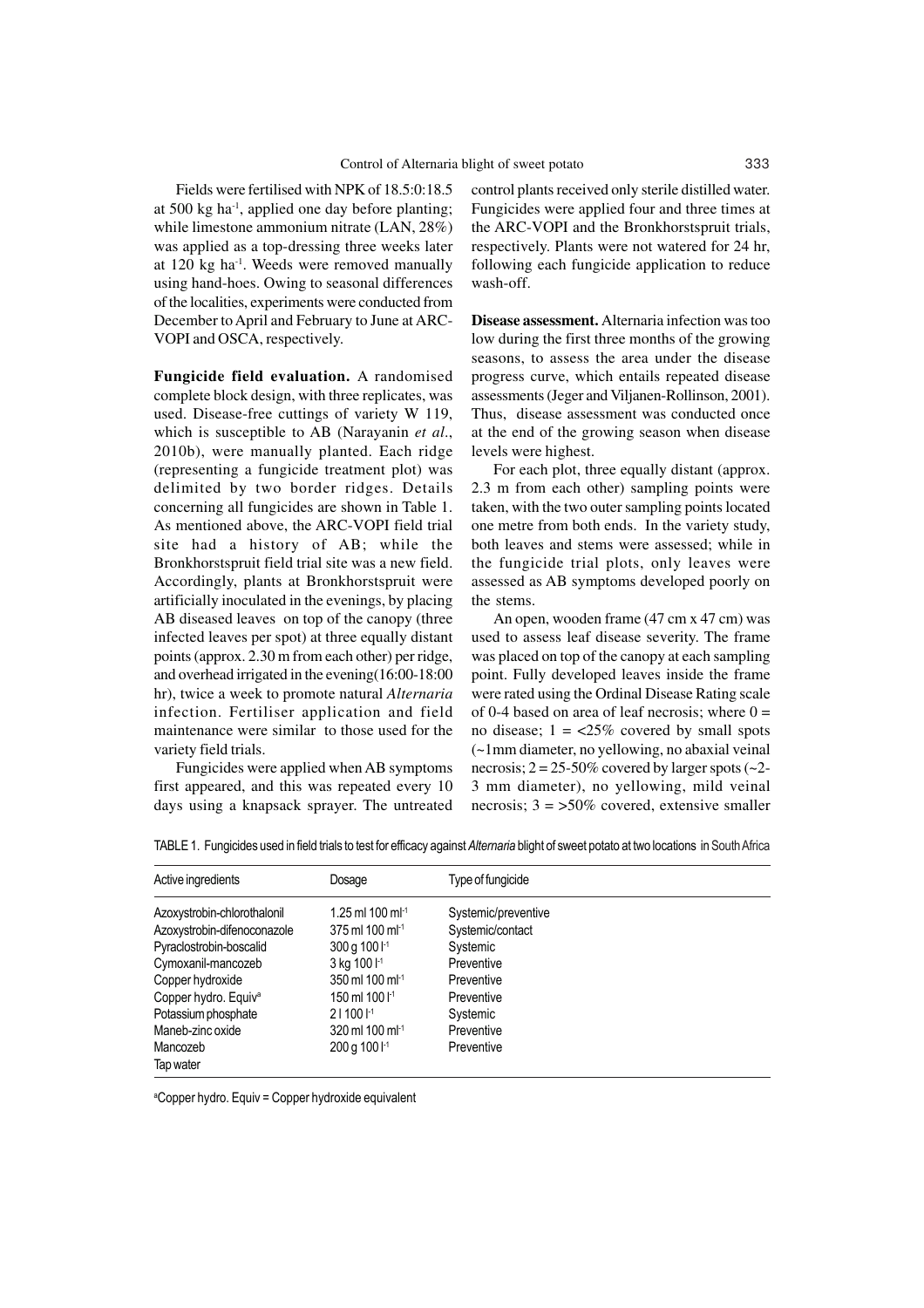spots; or a few large spots with a target pattern, extensive veinal necrosis, partial leaf yellowing;  $4 =$  complete yellowing, necrotic, leaves dying and falling off.

For each variety, nine sampling points were taken, with ~225 individual leaves assessed and a total of ~5625 individual leaves assessed for all varieties per field trial. At both fungicide study sites, twenty individual leaves were assessed per sampling point, with 1200 individual leaves assessed for the entire experiment.

A wooden frame of 47 cm x 47 cm, subdivided into nine equal sub-squares with taut wire (0.7 mm diameter), was used to assess stem disease severity. The frame was placed at the same sampling points used to assess leaf diseases. The same ordinal rating scale described above was used to rate the percentage of infected stems. A single, ordinal rating was given for all the stems within each sub-square. For each variety, 81 subsquares were assessed, with a total of ~2025 subsquares assessed for all varieties per field trial.

**Statistical analysis.**The stem and leaf disease ratings were subjected to a General Linear Model (GLM) technique, with a logistic link function. The maximum likelihood estimators (XBeta's) were calculated as index values on an underlying scale (McCullagh and Nelder, 1989). These estimators (location values) were on an interval scale, from negative to positive values, and were added together to produce the General Disease Index (GDI) means, whose values expressed the level of susceptibility/tolerance of varieties/ breeding lines to AB. Ranking of varieties and breeding lines was based on GDI values, with the lowest being the most tolerant, and the highest the most susceptible. The variance of each experiment was tested for comparable magnitude, using Levene's test (Levene, 1960), before the analysis of combined data was performed. There was a strong evidence for homogeneity of variances between localities (Table 4); therefore, a weighted analysis of combined data was performed (John and Quenouille, 1977). Fisher's t-Least Significant Difference (LSD) was calculated to compare means of significant effects at 5% significance level (Snedecor and Cochran, 1967). Analysis was

performed using SAS/Stat Version 9.2 Statistical Software (SAS, 1999).

### **RESULTS**

**Field study.** High AB disease levels were naturally present at both field trial sites at the end of both growing seasons (Table 3). GDI values for the different varieties/breeding lines varied continuously from -7.229 to 4.555. Three groups emerged based on GDI values *viz*. tolerant, intermediate and susceptible. 199062-1 was the most tolerant variety/breeding line (GDI-7.229), followed by Muvhelo, 2007-3-10 and Impilo. W119 was the most susceptible variety (GDI 4.555) (Table 3). Varieties/breeding lines with intermediate tolerance included Bophelo, 2004- 5-2, Purple Sunset, 2002-8-2, Monate, Ndou, 2007- 1-3 and 2007-2-12.

In addition, there were significant differences in disease levels between localities and between growing seasons (Table 4). During the 2010-2011 growing season, the OSCA field trial recorded a significantly higher disease severity than ARC-VOPI field trial. In the 2011-2012 growing season, the infection level was very low at ARC-VOPI field trial and data could not be analysed statistically. The disease severity was significantly higher at OSCA field trial in 2011 than in 2012 (Table 4).

**Fungicide study.** Table 5 shows the performance of selected fungicides against AB. The first symptoms of AB appeared 2 months after planting. Results from the three field trials showed that azoxystrobin-difenoconazole was the most effective fungicide treatment. Pyraclostrobinboscalid, mancozeb, azoxystrobin-chlorothalonil and cymoxanil-mancozebshowed intermediate fungicide efficacy, while copper-hydroxidecopper equivalent was the least effective.

### **DISCUSSION**

The Owen Sithole College of Agriculture trial site experienced a mean maximum relative humidity of 95% and the optimum temperature of 28°C in both seasons (Table 2). It is likely that these conditions were suitable to the spread of AB as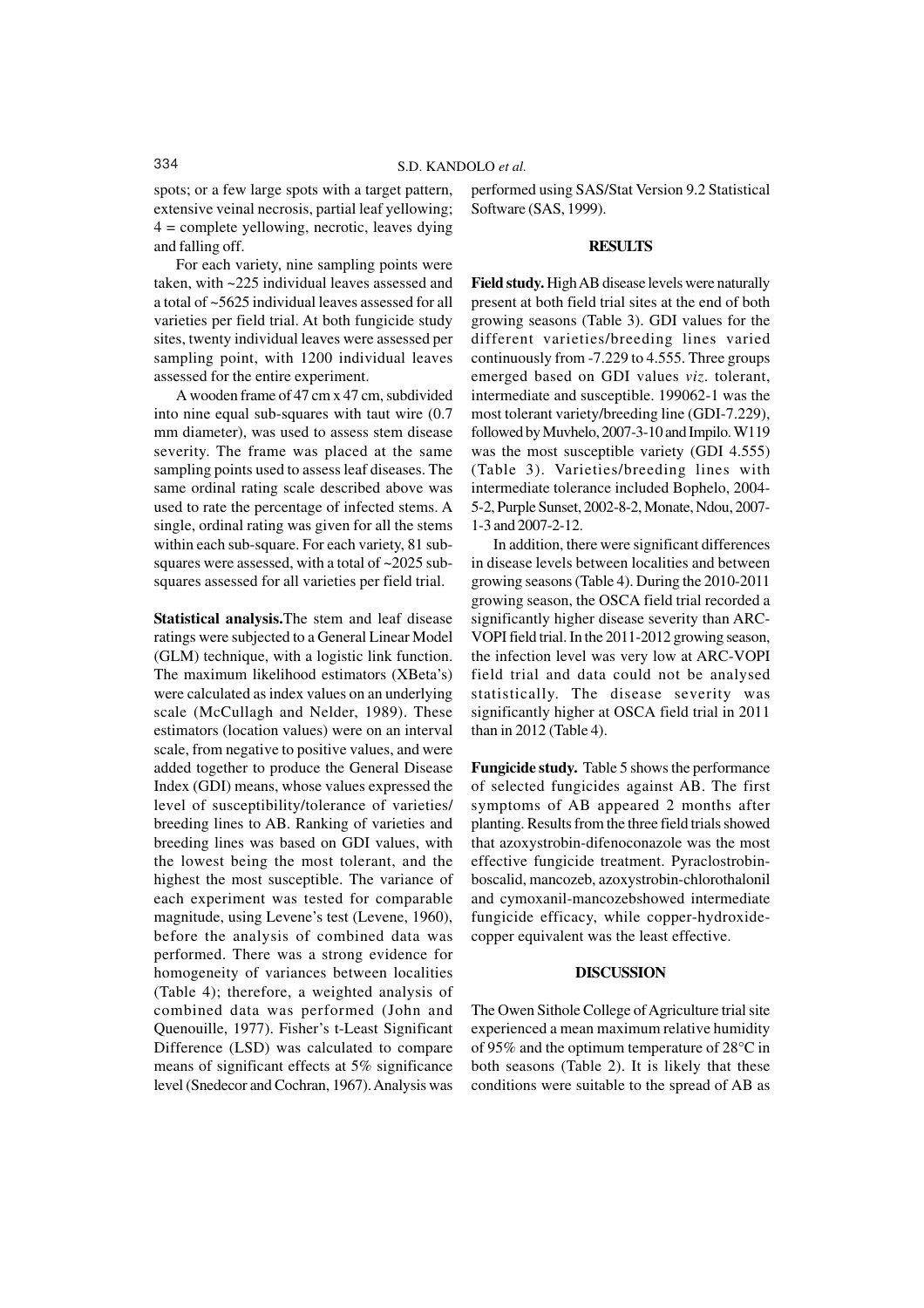| Parameter                          | ARC-VOPI <sup>a</sup> |           | OSCA <sup>b</sup> |      |
|------------------------------------|-----------------------|-----------|-------------------|------|
|                                    | 2010/2011             | 2011/2012 | 2011              | 2012 |
| Mean maximum temperature (°C)      | 28                    | 29        | 28                | 28   |
| Mean minimum temperature (°C)      | 15                    | 15        | 17                |      |
| Total rainfall (mm)                | 888                   | 420       | 277               | 155  |
| Mean maximum relative humidity (%) | 91                    | 89        | 95                | 95   |
| Mean minimum relative humidity (%) | 39                    | 32        | 48                | 49   |

TABLE 2. Temperature, rainfall and relative humidity values at ARC-VOPIª and OSCA<sup>b</sup> from December to April 2010-2012 and February to June 2011-2012, respectively

a ARC-VOPI - Agricultural Research Council - Vegetable and Ornamental Plant Institute, Pretoria, Gauteng, South Africa **bOSCA -Owen Sithole College of Agriculture, Empangeni, KwaZulu-Natal, South Africa** 

TABLE 3. Sweet potato variety/breeding lines assessed for *Alternaria* blight disease severity (2010-2012), expressed as General Disease Index means using an interval scale

| Variety/<br>breeding line | Origin                              | Type      | Tuber colour  | <b>GDI</b> <sup>a</sup><br>and t-grouping |
|---------------------------|-------------------------------------|-----------|---------------|-------------------------------------------|
| W119                      | USA                                 | Variety   | Orange        | 4.555 a                                   |
| 2004-3-9                  | ARC-VOPI <sup>b</sup>               | Line      | Orange        | 4.342 a                                   |
| 2004-9-1                  | ARC-VOPI                            | Line      | Orange        | 4.316 a                                   |
| Excel/A15                 | USA <sup>c</sup> /UKZN <sup>d</sup> | Varieties | Orange/Orange | 4.173 a                                   |
| Resisto                   | <b>USA</b>                          | Variety   | Orange        | 4.155 a                                   |
| Isondlo                   | ARC-VOPI                            | Variety   | Orange        | 4.028 a                                   |
| Hernandez                 | <b>USA</b>                          | Variety   | Orange        | 3.88a                                     |
| 2004-16-1                 | ARC-VOPI                            | Line      | Orange        | 3.504a                                    |
| Beauregard                | <b>USA</b>                          | Variety   | Orange        | 3.489a                                    |
| 2004-3-1                  | ARC-VOPI                            | Line      | Orange        | 3.232 ab                                  |
| <b>Blesbok</b>            | ARC-VOPI                            | Variety   | Cream         | 3.174 ab                                  |
| 2004-9-2                  | ARC-VOPI                            | Line      | Orange        | 2.96ab                                    |
| 2003-23-6                 | ARC-VOPI                            | Line      | Orange        | 2.849 ab                                  |
| <b>Bophelo</b>            | ARC-VOPI                            | Variety   | Orange        | $-0.502$ cd                               |
| 2004-5-2                  | ARC-VOPI                            | Line      | Orange        | $-0.665$ cd                               |
| Purple sunset             | ARC-VOPI                            | Variety   | Orange        | $-0.805$ cde                              |
| 2002-8-2                  | ARC-VOPI                            | Line      | Orange        | $-1.521$ cde                              |
| Monate                    | ARC-VOPI                            | Variety   | Cream         | $-1.6$ cde                                |
| Ndou                      | ARC-VOPI                            | Variety   | Cream         | $-1.781$ cde                              |
| 2007-1-3                  | Uganda                              | Line      | Orange        | $-2.707$ cde                              |
| 2007-2-12                 | Uganda                              | Line      | Orange        | $-3.034$ cde                              |
| Impilo                    | ARC-VOPI                            | Variety   | Orange        | $-3.3$ def                                |
| 2007-3-10                 | Uganda                              | Line      | Orange        | $-4.087$ def                              |
| Muvhelo                   | ARC-VOPI                            | Variety   | Cream         | $-6.553$ def                              |
| 199062-1                  | ClP <sup>e</sup>                    | Variety   | Orange        | $-7.229$ def                              |
| $LSD (P = 0.05)$          |                                     |           |               | 3.35                                      |

t-Grouping = Values followed by the same letter do not differ significantly according to Student's t-Least significant difference test (P<0.05)

aGDI - General Disease Index; <sup>b</sup>ARC-VOPI - Agricultural Research Council-Vegetable and Ornamental Plant Institute, Pretoria, South Africa; <sup>c</sup>USA - United States of America; <sup>d</sup>UKZN - University of KwaZulu-Natal, Kwazulu-Natal, South Africa; <sup>e</sup>CIP -International Potato Centre; LSD – Least Significant Difference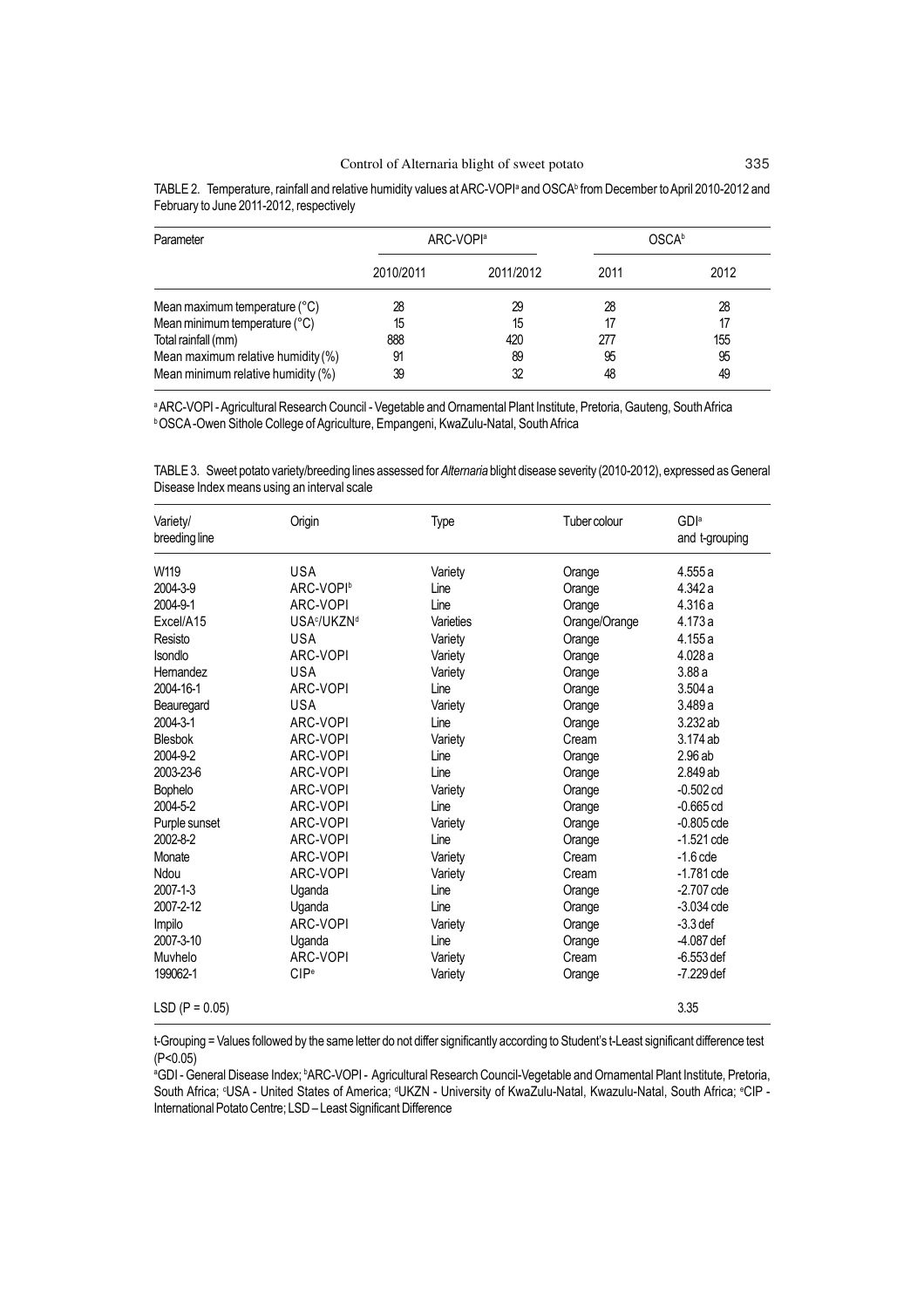this site recorded higher *Alternaria* infection than the ARC-VOPI trial site. Rotem *et al*. (1989) showed the role of high humidity in inducing *Alternaria* infection. Similarly, Pleysier *et al*. (2006) reported that humidity and temperature significantly influenced the infection of *A*. *alternata* on *Paulownia fortunei* (Seem.) Hemsl. However, the disease did not develop well at ARC-VOPI in the second growing (2011-2012). Several factors can lead to a decrease in disease severity at a given site including humidity, temperature,

TABLE 4. *Alternaria* blight of sweet potato disease severity expressed as General Disease Index (GDI) means on an interval scale at two locations

| Location                        | GDI      | t-Grouping |
|---------------------------------|----------|------------|
| OSCA <sup>a</sup> 2011          | $-2.696$ | h          |
| ARC-VOPI <sup>b</sup> 2010/2011 | 1.323    | а          |
| OSCA 2012                       | 1.807    | а          |
| ARC-VOPI 2011/2012              |          |            |
| $LSD (P = 0.05)$                | 1.094    |            |

t-Grouping = Values followed by the same letter do not differ significantly according to Student's t-least significant test (P <0.05) <sup>a</sup>OSCA = Owen Sithole College of Agriculture, Empangeni, Kwazulu-Natal, South Africa

<sup>b</sup>ARC - VOPI = Agricultural Research Council, Vegetable and Ornamental Plant Institute, Pretoria, South Africa

rainfall, sowing date or pathogen virulence (Kumar and Srivastava, 2013).

The results of this study showed the reaction of sweet potato varieties and breeding lines during two growing seasons in different localities. The GDI ranking of varieties against AB showed a wide range of tolerance. The variety 199062-1 was the most tolerant plant material against the disease. 199062-1 originates from Peru and has been also reported tolerant to AB in various sweet potato growing countries (Sunette Laurie, personal communication). Variety rankings suggested that Muvhelo, Monate, Ndou and Impilo were tolerant to AB under field conditions. A similar study conducted by Narayanin *et al*. (2010b) reported these three varieties as being tolerant to AB under glasshouse conditions. On the contrary, Beauregard, Hernandez, Isondlo, Resisto and Excel showed susceptibility to AB while W119 was the most susceptable variety. These findings are in agreement with Narayanin *et al*. (2010b) who observed that W119, Excel, Beauregard and Resisto were susceptible to AB under glasshouse conditions. W119 and Resisto are originally from the USA (Kapinga *et al*., 2010) and are currently cultivated in many African countries including Mozambique, Madagascar and South Africa (Kapinga *et al*., 2010).

The breeding lines 2007-3-10, 2007-2-12 and 2007-1-3 were tolerant to AB. Little has been

TABLE 5. Field reaction of nine fungicides against *Alternaria* blight of sweet potato

| Fungicides                         | ARC-VOPI <sup>a</sup> | Bronkhorstspruit | ARC-VOPI  |  |
|------------------------------------|-----------------------|------------------|-----------|--|
|                                    | 2012-2013             | 2012-2013        | 2013-2014 |  |
| Azoxystrobin-difenoconazole        | 0.89                  | 0.39d            | 0.84      |  |
| Pyraclostrobin-boscalid            | 1.16                  | 0.54             | 0.93      |  |
| Mancozeb                           | 0.94                  | 0.57             | 1.26      |  |
| Azoxystrobin-chlorothalonil        | 1.33                  | 0.68             | 0.96      |  |
| Cymoxanil-mancozeb                 | 1.36                  | 0.61             | 1.06      |  |
| Maneb-zinc oxide                   | 1.14                  | 1.22             | 1.64      |  |
| Potassium phosphate                | 1.29                  | 1.61             | 1.64      |  |
| Copper hydroxide                   | 2.03                  | 1.22             | 1.71      |  |
| Copper hydroxide-copper equivalent | 2.48                  | 2.34             | 1.96      |  |
| Control                            | 2.82                  | 2.87             | 2.74      |  |
| LSD(0.05)                          | 0.478                 | 0.44             | 0.38      |  |

<sup>a</sup>ARC - VOPI = Agricultural Research Council, Vegetable and Ornamental Plant Institute, Pretoria, South Africa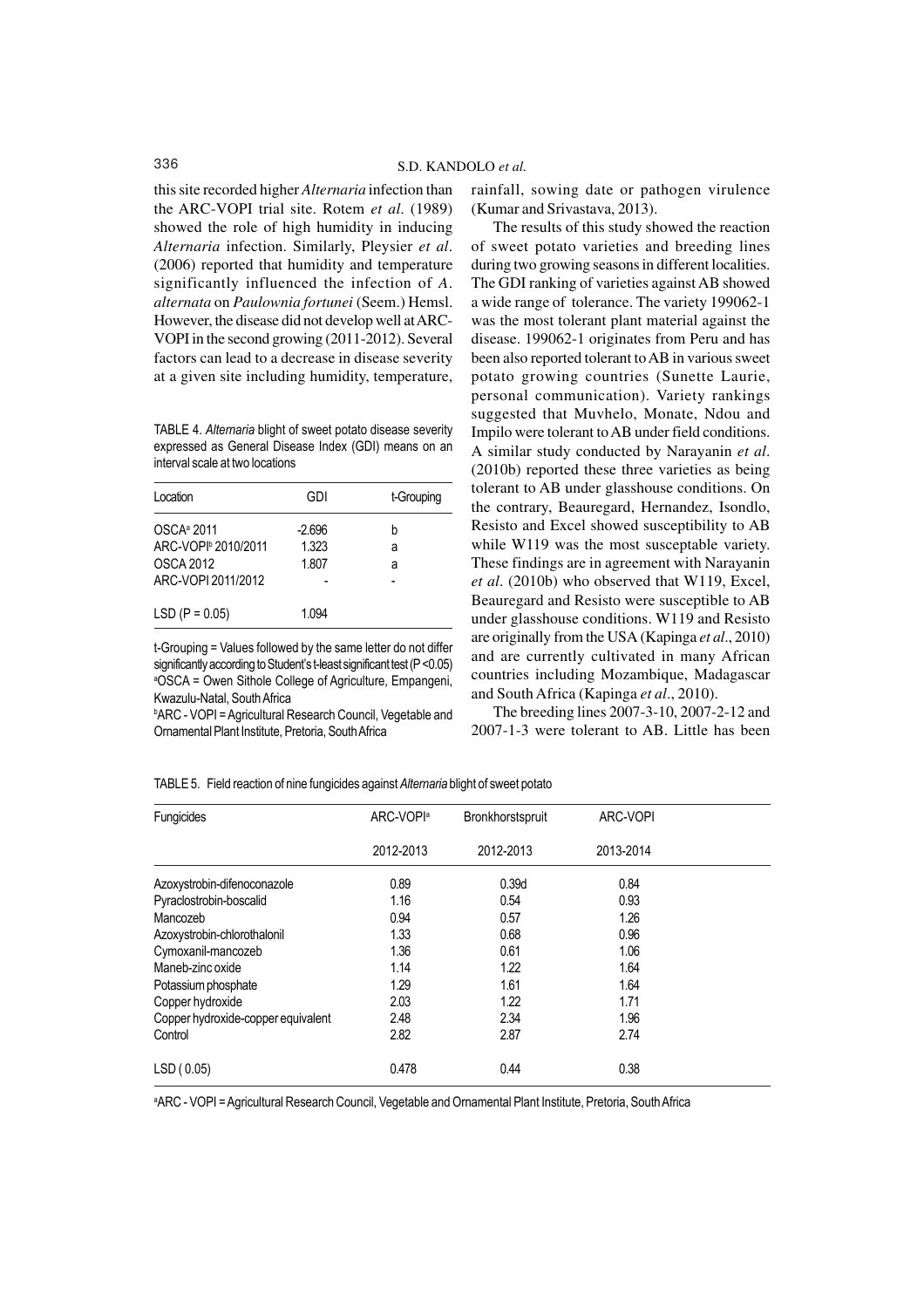published on the reaction of these breeding lines against AB. Moreover, these tolerant materials represent reliable sources of resistance, which can be used in future breeding programs to develop tolerant varieties against AB. Other breeding lines such as 2004-3-1, 2004-16-1 and 2004-9-1 exhibited susceptibility to AB with 2004- 3-9 being the most susceptible. Results from the breeding lines showed that AB disease was not tuber colour-dependent as previously suggested by Van Bruggen (1984) and Du Plooy *et al*. (2008) who reported that sweet potato with red tubers were more susceptible to *Alternaria* infection than cream coloured varieties. In this study all tolerant and susceptible varieties/breeding line had the orange tuber colour.

In the fungicide study the mixture azoxystrobin-difenoconazole was the most effective in controlling AB. Both azoxystrobin and difenoconazole have been reported to act as protectant and curative fungicides, respectively against *Alternaria solani* (Ellis & Martin) Sorauer (Horsfield *et al*., 2010). The results of this experiment agrees with research conducted by Reuveni *et al*. (2002) on *A*. *solani* and *A*. *alternata* on red deciduous apple which showed that azoxystrobin and difenoconazole were both effective in controlling these two pathogens. A spraying program that incorporates both protectant and curative active ingredients has proved to be effective in reducing plant diseases. The results from this work showed that at both ARC-VOPI and Bronkhorstspruit, plants sprayed with a mixture of pyraclostrobin-boscalid recorded low disease. This finding was echoed earlier by Pasche and Gudmestad (2008) and Gudmestad *et al*. (2013) in *A*. *solani*. However, the continuous use of pyrachlostrobin and boscalid can lead to the rapid development of resistance strains of *Alternaria* as these compounds have a sitespecific mode of action (Avenot and Michailides, 2007; Avenot *et al*., 2008). In Australia, farmers are discouraged from applying strobilurin fungicides, to which pyrachlostrobin belongs, consecutively and their use should never exceed four applications per annum (Infopest, 2003).

Data from this study revealed that the mixture cymoxanil-mancozeb was also effective against AB because plants treated with these compounds recorded low disease intensity. Similarly, Catão

*et al*. (2013) also reported this mixture to be effective against *A*. *tomatopila* Simmons. Mancozeb is often used in combination with other active ingredients as it has many sites of action, therefore delaying the occurrence of pathogen resistant strains (Gullino *et al*., 2010). Copper hydroxide and copper hydroxide-copper equivalent were the least effective compounds in controlling AB among all the fungicides tested during all the growing seasons and at all sites. Similar results were echoed by Raid and Timmer (1999) on *A*. *alternata*. To our knowledge currently there is no registered fungicide for *Alternaria* diseases of sweet potato in South (or southern) Africa. These results provide information for chemical companies indicating the most promising active ingredients that control AB under field conditions.

### **ACKNOWLEDGEMENT**

The authors would like to thank the South African Department of Science and Technology (DST) for funding this project. We are grateful for the technical support provided by Ms. Mmapaseka Malebana, Mr. Themba Ngidi and Mr. Andre van den Berg. This work is part of a PhD research study by the first author.

#### **REFERENCES**

- Ames, T., Smit, N.E.J.M., Braun, A.R., O'Sullivan, J.N. and Skoglund, L.G. 1997. Sweet potato: Major pests, diseases, and nutritional disorders. International Potato Center (CIP), Lima, Peru. 81pp.
- Anginyah, T.J., Narla, R.D., Carey, E.E. and Njeru, R. 2001. Etiology, effect of soil pH and sweet potato varietal reaction to Alternaria leaf petiole and stem blight in Kenya. *African Crop Science Journal* 9:287-292.
- Avenot, H.F. and Michailides, T.J. 2007. Resistance to boscalid fungicides in *Alternaria* isolates from pistachio in California. *Plant Disease* 91:1345-1350.
- Avenot, H.F., Morgan, D.P. and Michailides, T.J. 2008. Resistance to pyrachlostrobin, boscalid and multiple resistances to Pristine® (pyrachlostrobin + boscalid) fungicide in *Alternaria alternata* causing Alternaria blight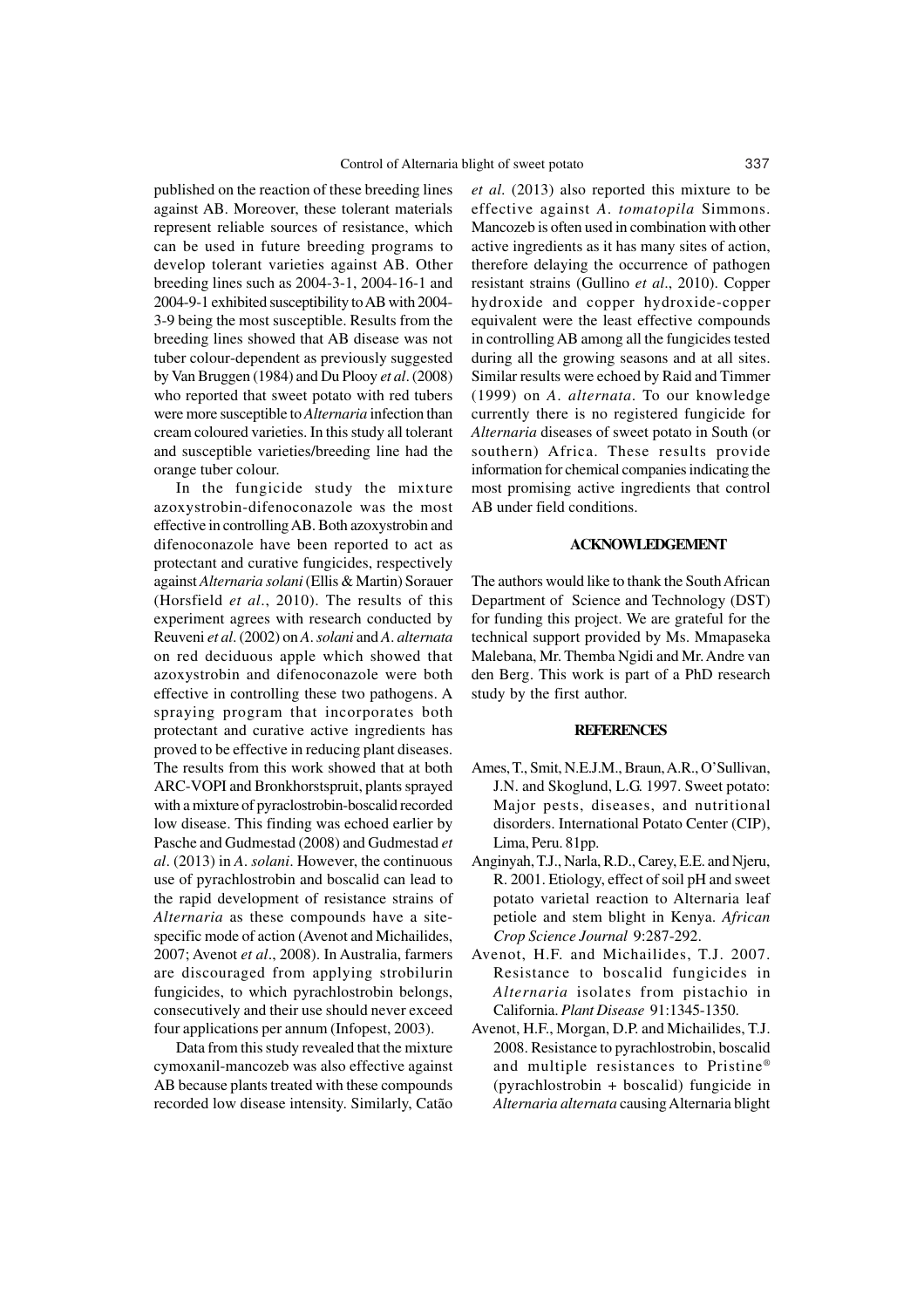in pistachios in California. *Plant Pathology* 57:135-140.

- Catão, H.C.R.M., Sales, N.L.P., Azevedo, D.M.Q., Flávio, N.S.D.S., Menezes, J.B.C., Barbosa, L.V. and Martinez, R.A.S. 2013. Fungicides and alternative products in the mycelial growth and germination control of *Alternaria tomatophila*. *Idesia* 31:21-28.
- FAOSTAT. 2009. Food and Agriculture Organization of the United Nation (http:// faostat3.fao.org). Accessed on 25/07/2015.
- Gullino, M.L., Tinivella, F., Kemmitt, G.M., Bacci, L. and Sheppard, B. 2010. Mancozeb: Past, present and future. *Plant Disease* 94:1076- 1087.
- Gudmestad, N.C., Arabiat, S., Miller, J.S. and Pasche, J.S. 2013. Prevelance and impact of SDHI fungicide resistance in *Alternaria solani*. *Plant Disease* 97:952-960.
- Infopest, 2003. Infopest: Pest management information system. Department of Primary Industries, Brisbane, Australia.
- Jeger, M.J. and Viljanen-Rollinson, S.L.H. 2001. The use of the area under the diseaseprogress curve (AUDPC) to assess quantitative disease resistance in crop cultivars. *Theoretical and Applied Genetics* 102:32-40.
- John, J.A. and Quenouille, M.H. 1977. Experiments: Design and analysis. 2<sup>nd</sup> edition. Charles Graffin and Company (Ltd), England. pp . 232-248.
- Kapinga, R.E. and Carey, E.E. 2003. Present status of sweet potato breeding for eastern and southern Africa. In: Rees, D., van Oirschot, Q. and Kapinga, R. (Eds.). Sweet potato postharvest assessment: Experience from East Africa. Natural Resource Institute. The University of Greenwich, London, UK.
- Kapinga, R.E.,Tumwegamire, S., Nduguru, J., Andrade, M.I., Agili, S., Mwanga, R.O., Laurie, S. and Dapaah, H. 2010. Catalogue of orangefleshed sweet potato varieties for sub-saharan Africa. International Potato Center (CIP), Lima, Peru. 8pp.
- Levene, H. 1960. Robust tests for the equality of variance. In: Olkin, I. (Ed.). Contributions to probability and statistics. Palo Alto, CA: Stanford University Press. pp. 278-292.
- Lopes, C.A. and Boiteux, L.S. 1994. Leaf spot and stem blight of sweet potato caused by *Alternaria bataticola*: A new record to South America. *Plant Disease* 78:1107-1109.
- McCullagh, P. and Nelder, J.A. 1989. Generalized Linear Models.2nd Edition, Chapman Hall, New York. pp. 21-44.
- Mwanga, R.O.M. and Ssemakula, G. 2011. Orangefleshed sweet potatoes for food, health and wealth in Uganda. *International Journal of Agricultural Sustainability* 9:42-49.
- Mwanga, R.O.M., Odongo, B., Niringiye, C., Kapinga, R.,Tumwegamire, S., Abidin, P.E., Carey, E.E., Lemaga, B., Nsumba, J. and Zhang, D. 2007. Sweet potato selection releases: Lessons learnt from Uganda. *African Crop Science Journal* 15:11-23.
- Mwanga, R.O.M., Odongo, B., Turyamureeba, B., Alajo, A.,Yencho, G.C., Gibson, R.W., Smit, N.E.J.M. and Carey, E.E. 2003. Release of six sweet potato cultivars (NASPOT 1 to NASPOT 6) in Uganda. *HortScience* 38:475- 476.
- Narayanin, C.D., Thompson, A.H. and Slabbert, M.M. 2010a. First report of Alternaria blight of sweet potato caused by *Alternaria bataticola* in South Africa. *African Plant Protection* 16:7-9.
- Narayanin, C.D., Thompson, A.H. and Slabbert, M.M. 2010b. Greenhouse screening of South African sweet potato cultivars and breeding lines for tolerance to Alternaria blight caused by *Alternaria bataticola*. *African Plant Protection* 16:10-13.
- Olson, S.M., Lamberts, M.L., Dittmar, P.J., Zhang, S. and Webb, S.E. 2012. Sweet potato production in Florida. University of Florida-IFAS Extension, HS738.
- Osiru, M.O., Adipala, E., Olanya, O.M., Lemaga, B. and Kapinga, R. 2007. Occurrence and distribution of Alternaria leaf petiole and stem blight on sweet potato in Uganda. *Plant Pathology Journal* 6:112-119.
- Osiru, M.O., Adipala, E., Olanya, O.M., Kelly, P., Lemaga, B. and Kapinga, R. 2008. Leaf petiole and stem blight disease caused by *Alternaria bataticola* in Uganda. *Plant Pathology Journal* 7:118-119.